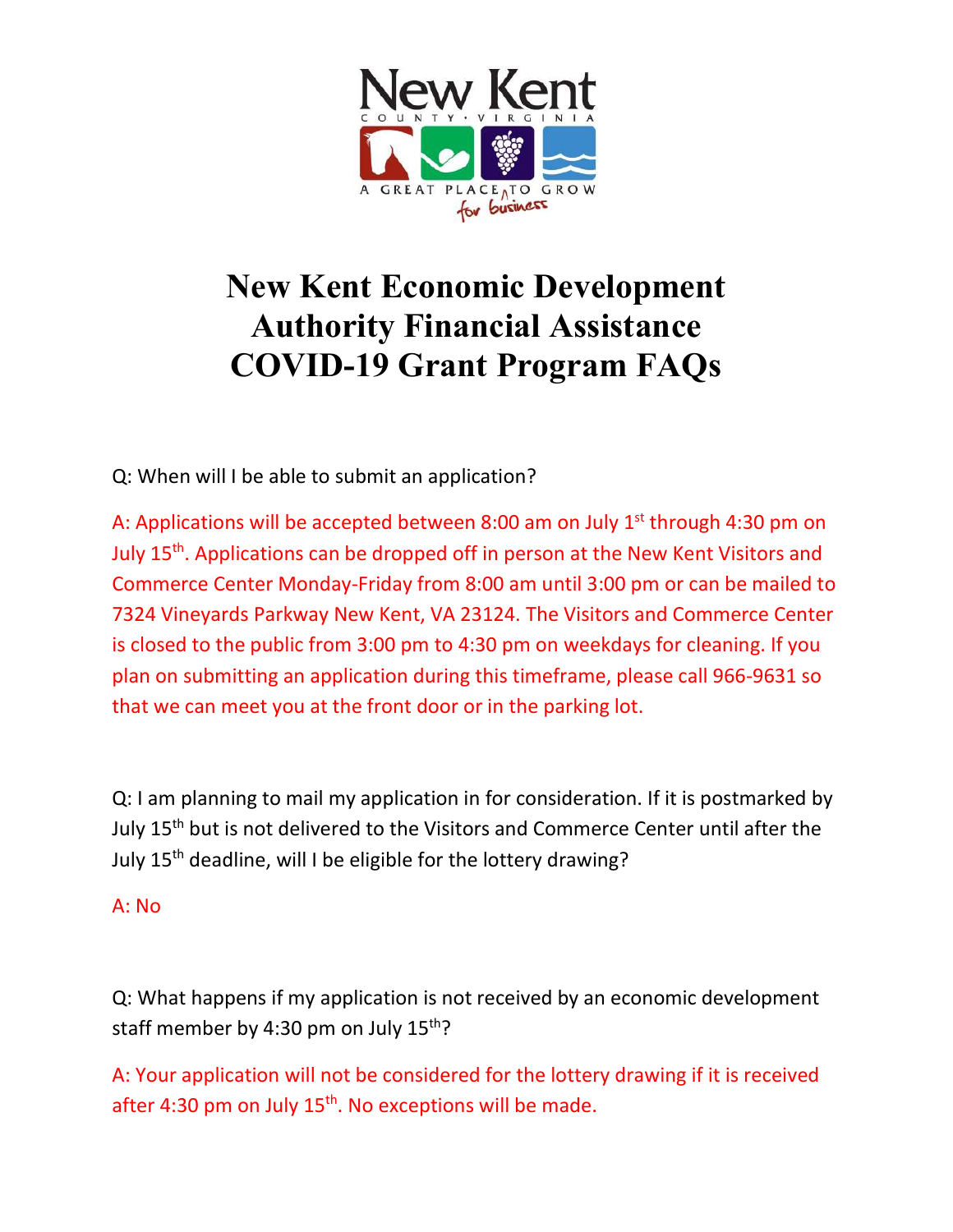Q: If I submit my application by the deadline, does this automatically mean that I am eligible for the lottery drawing?

A: No, upon receipt your application, the information that has been provided on the application will be verified with the Treasurer, Commissioner of the Revenue and the Zoning Administrator for New Kent County. Only those applications that meet the criteria of the grant program by 4:30 pm on July  $15<sup>th</sup>$  will be eligible for the lottery drawing.

Q: How can I verify that my business is up to date on all fees, paperwork and filings with the Commissioner of the Revenue; how do I verify if my business owes the County any money and how do I know if there are any active zoning violations on the property of my business?

A: You can contact the following offices to verify that your business is in full compliance with the guidelines prior to submitting your application:

Commissioner of the Revenue's office: 804-966-9610

Treasurer's office: 804-966-9615

Public Utilities office: 804-966-9678

Zoning Administrator's office: 804-966-9690

Q: My business has received an EIDL (Economic Injury Disaster Loan) and/or has received PPP (Paycheck Protection Program) funds, am I eligible for the lottery drawing?

A: No, your business is not eligible for the lottery drawing

Q: How is my business entered for the lottery drawing?

A: Upon verification that your business is in full compliance with all noted County departments, the ticket that you fill out on page 5 of the application will be placed into the box for a witnessed random drawing.